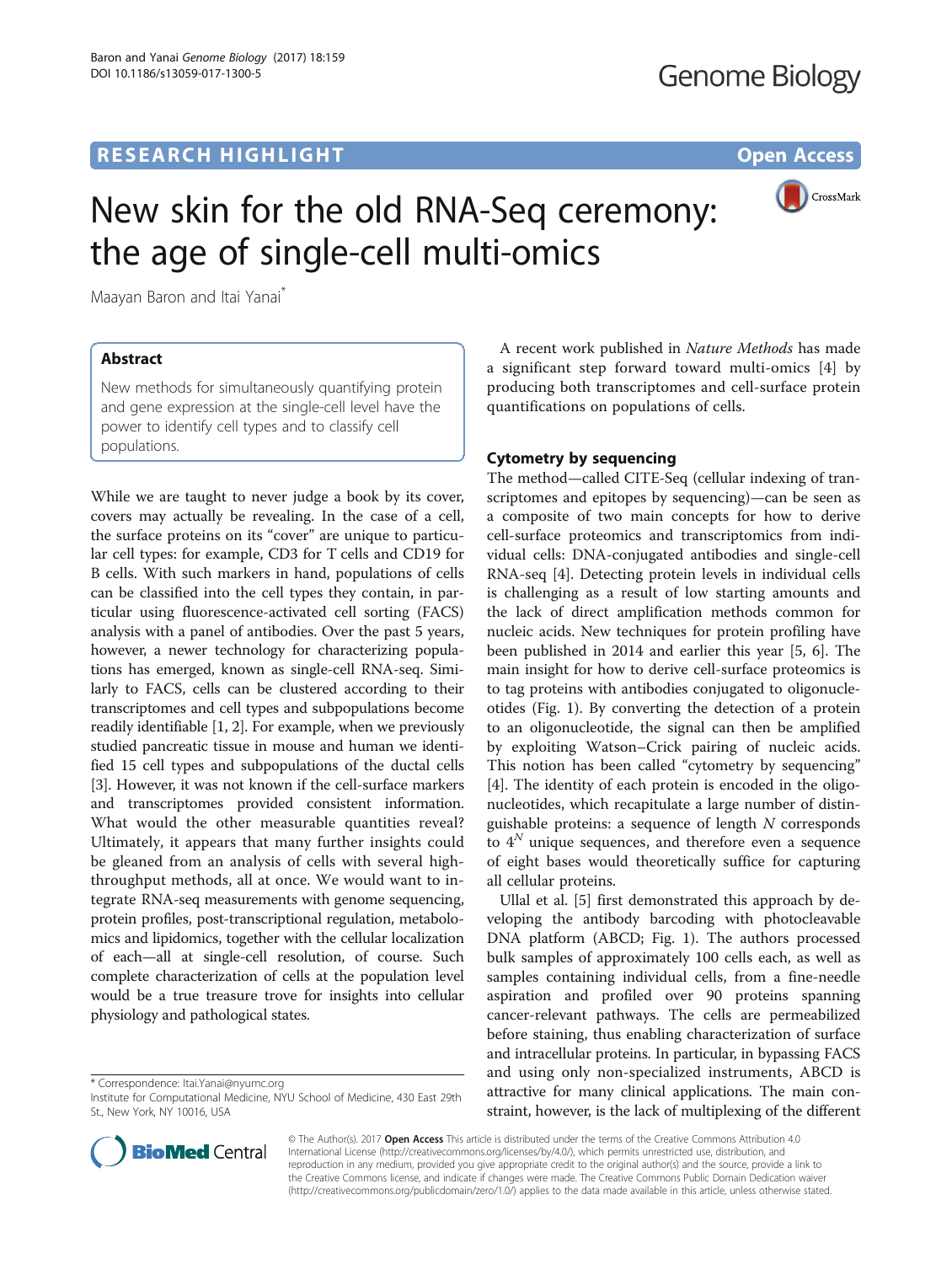<span id="page-1-0"></span>

samples/cells, which thereby limits the handling to only a few samples at a time. More recently, the Abseq method was introduced, which utilizes custom microfluidics devices [\[6\]](#page-2-0) to achieve a multiplexed version of cytometry by sequencing (Fig. 1). First, cells are incubated with a variety of antibodies conjugated with oligonucleotides encoding the protein identity, followed by encapsulation in drops and pairing with additional oligonucleotides to barcode the cells. Altogether, this method requires three separate microfluidic chips, and constitutes an impressive technical feat for single-cell proteomics.

#### RNA-Seq and cell-surface proteomics in a drop

As in Abseq, cells in the CITE-Seq method are first incubated with cell-surface antibodies conjugated with oligonucleotides encoding the protein identity. CITE-Seq's second underlying concept is the application of singlecell RNA-seq. The particular novelty is the design of the oligonucleotides tagged to the antibodies which contain a poly(A) region compatible with existing single-cell RNA-seq methods, either well-based or droplet-based. To demonstrate its general applicability, Stoeckius et al. [[4\]](#page-2-0) successfully implemented CITE-Seq with two established high-throughput methods—Drop-Seq and  $10 \times$  —to profile in parallel both the transcriptome and several cell-surface proteins of immune cells.

Using an antibody for CD8 as a proof-of-principle, Stoeckius et al. [[4\]](#page-2-0) demonstrated that the expression profile is comparable with the results detected by FACS. This is an important comparison since FACS has been the gold standard for the past two decades for profiling protein levels in millions of cells, for its speed, sensitivity, and capacity to profile tens of proteins at once (or even more if using multiplexing approaches) [\[7](#page-2-0)]. Extending to a

broader set of ten immune cell surface proteins, Stoeckius et al. [[4](#page-2-0)] showed that identifying cell types using protein expression profiles generally corresponded to RNA expression. This marks a multi-omics first in quantifying both surface proteins and transcriptomes in a population of cells. Surprisingly, the correlations between mRNA and protein levels were low for individual cells  $(0.02 < R <$ 0.53), though higher when averaging across cell types  $(0.58 < R < 0.95)$ . Moreover, the authors showed that using CITE-Seq enhanced the characterization of known subtypes of natural killer cells (CD56 bright and dim), which was not previously detected using single-cell RNA-seq methods. Thus, with the combination of both surface proteins and transcriptomics, new subpopulations may be revealed which would not be possible without their combination.

#### Future directions

Recently, the construction of a human cell atlas through a large-scale collaborative project has been proposed [\[8](#page-2-0)]. While single-cell RNA-seq is currently best positioned to provide the methodology for such an atlas, CITE-Seq now provides a possible additional layer of information. By classifying cells based upon a multi-omics approach, a refined atlas may be possible. How might CITE-Seq be scaled-up to provide a richer proteome beyond cellsurface proteins? A method for mild permeabilization seems a necessary addition to the protocol in order to also capture intracellular proteins. Practical issues regarding the number of antibodies used in parallel would also need to be addressed, in particular the issue of cross-reaction with unwanted epitopes. In addition, scaling-up to all proteins in a cell may introduce biases based upon differences in antibody affinities. Overall, these are exciting times in